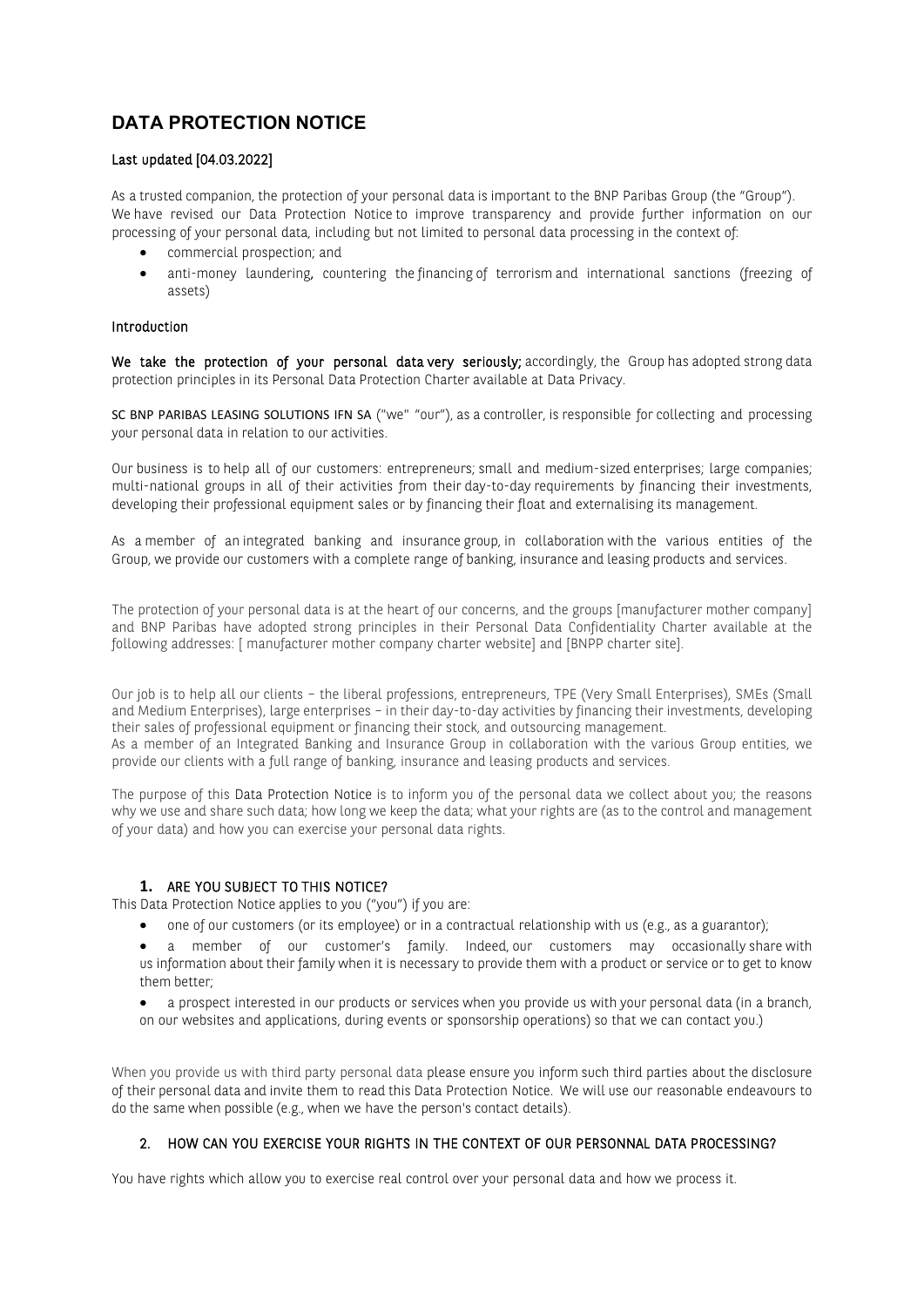If you wish to exercise the rights listed below, please submit a request by: (i) mailing a letter to the following address [Pipera Road, No. 46D-46E-48, Oregon Park, Building C, 5 floor, District 2, Bucharest, Romania]; (ii) sending an email to our data protection team at [*romania.ls.dpo@bnparibas.com*]; or (iii) [GDPR - [contact form -](https://leasingsolutions.bnpparibas.ro/gdpr-contact-form/) Romania\_EN [\(bnpparibas.ro\)](https://leasingsolutions.bnpparibas.ro/gdpr-contact-form/)] i [with evidence of your identity (e.g. a scan/copy of your passport or driving licence) where required.]

If you have any questions relating to our use of your personal data under this Data Protection Notice, please contact our Data Protection Officer at *[romania.ls.dpo@bnparibas.com]* or by completing the form at the following address <https://leasingsolutions.bnpparibas.ro/gdpr-contact-form/>

#### 1. You can request access to your personal data

We will provide you with a copy of your personal data promptly upon request, together with information relating to its processing.

Your right of access to your personal data may, in some cases, be limited by applicable law and/or regulation. For example regulations relating to anti-money laundering and countering the financing of terrorism prohibits us from giving you direct access to your personal data processed for this purpose. In this case, you must exercise your right of access with the relevant data protection authority in your jurisdiction (ANSPDCP – www.dataprotection.ro), which may request the data from us.

## 2. You can ask for the correction of your personal data

Where you consider that your personal data is inaccurate or incomplete, you can request that we modify or complete such personal data. In some cases you may be required to provide supporting documentation.

## 3. You can request the deletion of your personal data

If you wish, you may request the deletion of your personal data, to the extent permitted by law.

#### 4. You can object to the processing of your personal data based on legitimate interests

If you do not agree with a processing activity based on a legitimate interest, you can object to it, on grounds relating to your particular situation, by informing us precisely of the processing activity involved and the reasons for your objection. We will cease processing your personal data unless there are compelling legitimate grounds for doing so or it is necessary for the establishment, exercise or defence of legal claims.

## 5. You can object to the processing of your personal data for direct marketing purposes

You have the right to object at any time to the processing of your personal data for direct marketing purposes, including profiling, insofar as it is linked to such direct marketing.

#### 6. You can restrict the processing of your personal data

If you query the accuracy of the personal data we use we will review and/or verify the accuracy of the personal data. If you object to the personal data we process we will review the basis of the processing. You may request that we restrict the processing of your personal data while we review your query or objection.

#### 7. You have rights against an automated decision

You have the right not to be subject to a decision based solely on automated processing, including profiling, which produces legal effects concerning you or otherwise significantly affects you. However, we may automate such a decision if it is necessary for the entering into or performance of a contract between us, authorised by law or regulation or if you have given your explicit consent.

In any event, you have the right to challenge the decision, express your views and/or request the intervention of a competent person to review the decision.

## 8. You can withdraw your consent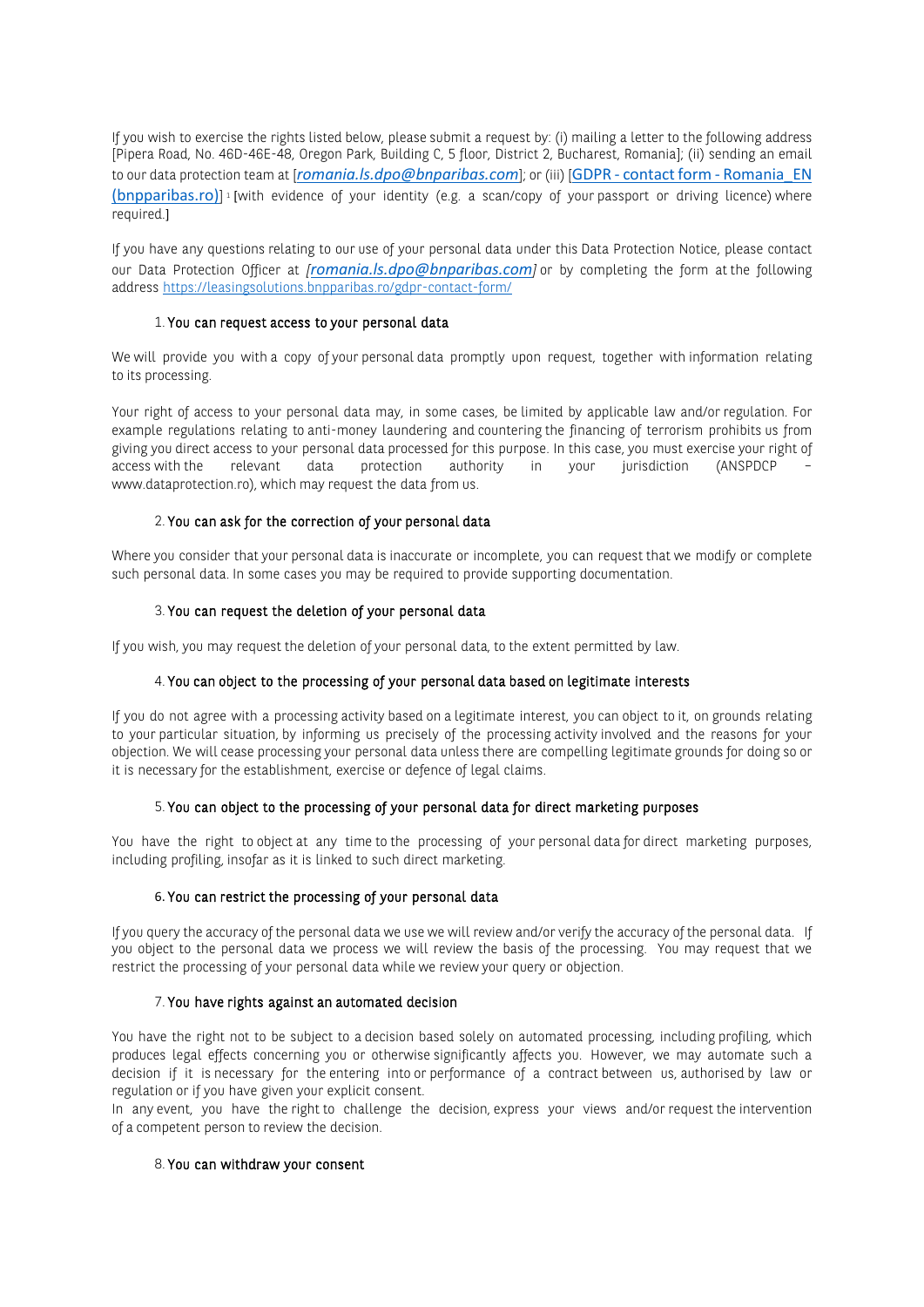If you have given your consent to the processing of your personal data, you can withdraw this consent at any time, without affecting the lawfulness of the processing based on consent before its withdrawal.

## 9. You can request the portability of part of your personal data

You may request a copy of the personal data that you have provided to us in a structured, commonly used and machine-readable format. Where technically feasible, you may request that we transmit this copy to a third party.

## 10. How to file a complaint with the relevant data protection authority in your jurisdiction (, with the ANSPDCP

In addition to the rights mentioned above, you may lodge a complaint with the relevant data protection authority in your jurisdiction or, as the case may be, with the ANSPDCP, at Bd Gheorghe Magheru nr 28-30 Sector 1, cod postal 010336, Bucuresti, Romania. Further details are found at [www.dataprotection.ro](https://ico.org.uk/)

## 3. WHY AND ON WHICH LEGAL BASIS DO WE USE YOUR PERSONAL DATA?

In this section we explain why we process your personal data and the legal basis for doing so.

## 3.1 Your personal data is processed to comply with our various legal and/or regulatory obligations

Your personal data is processed, where necessary, to enable us to comply with the laws and/or regulations to which we are subject, including banking and financial regulations.

## 3.1.1 We use your personal data to:

• monitor operations and transactions to identify those which deviate from the normal routine/patterns ;

• prevent and detect money laundering and financing of terrorism and comply with regulations relating to sanctions and embargoes through Know Your Customer ("KYC") processes (to identify you, verify your identity, screen your details against sanctions lists and determine your profile);

• monitor and report risks (financial, credit, legal, compliance or reputational risks etc.) that the BNP Paribas Group could incur in the context of its activities.

- assist the fight against tax fraud and fulfil tax control;
- record transactions for accounting purposes;
- prevent, detect and report risks related to Corporate Social Responsibility and sustainable development;
- detect and prevent bribery;
- detect and manage suspicious orders and transactions;
- comply with the provisions applicable to trust service providers issuing electronic signature certificates;
- exchange and report different operations, transactions or orders or reply to an official request from duly authorized local or foreign financial, tax, administrative, criminal or judicial authorities, arbitrators or mediators, law enforcement, state agencies or public bodies.

#### 3.1.2 We also process your personal data for anti-money laundering and countering of the financing of terrorism purposes

As part of a banking group, we must have a robust system of anti-money laundering and countering of terrorism financing (AML/TF) in each of our entities managed centrally, as well as a system for applying local, European and international sanctions.

In this context, we are joint controllers with BNP Paribas SA, the parent company of the Group (the term "We" in this section also includes BNP Paribas SA). In these conditions, you may exercise your rights under this Data Protection Notice in respect of and against each of the controllers.

The processing activities performed to meet these legal obligations are detailed in Appendix 1.

## 3.2 Your personal data is processed to perform a contract to which you are a party or pre-contractual measures taken at your request

Your personal data is processed when it is necessary to enter into or perform a contract to:

define your credit risk score and your reimbursement capacity;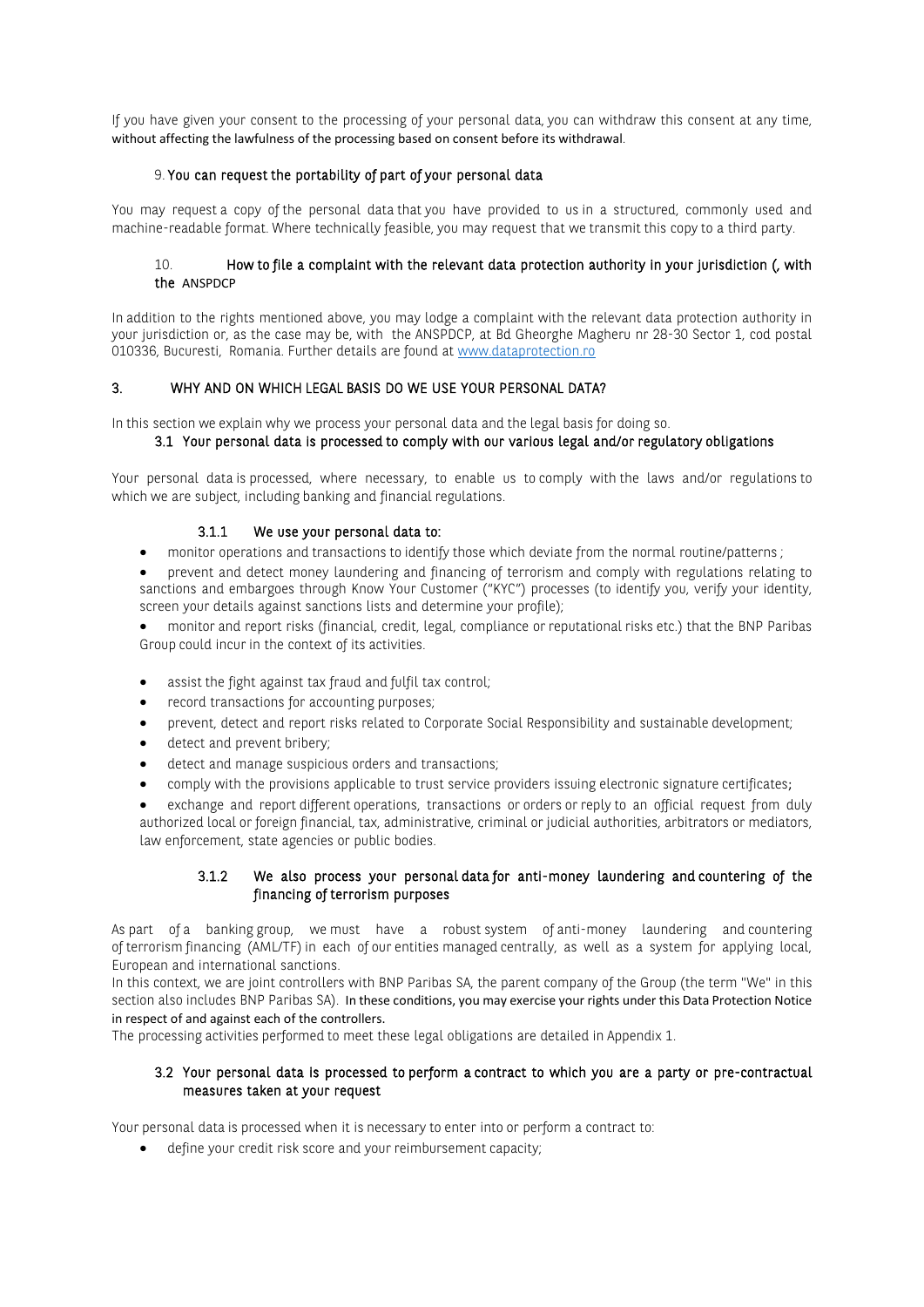- evaluate (e.g., on the basis of your credit risk score) if we can offer you a product or service and under which conditions (e.g., price);
- provide you with the products and services subscribed to under the applicable contract;
- manage payment incidents and unpaid amounts;
- respond to your requests and assist you;
- Assist you in the context of your inheritance planning.

#### 3.3 Your personal data is processed to fulfil our legitimate interest or that of a third party

Where we base a processing activity on legitimate interest, we balance that interest against your interests or fundamental rights and freedoms to ensure that there is a fair balance between them. If you would like more information about the legitimate interest pursued by a processing activity, please contact us using the contact details provided in section 9 "HOW TO CONTACT US" below.

#### 3.3.1 In the course of our business as a financial institution, we use your personal data to:

- manage the risks to which we are exposed: o we keep evidence of [operations or] transactions, including in electronic evidence; o we carry out the collection of receivables; o we manage legal claims and defence our position in the event of litigation; o we develop individual statistical models in order to help define your creditworthiness.
- enhance cyber security, manage our platforms and websites, and ensure business continuity.
- use video surveillance to prevent personal injury and damage to people and property.
- enhance the automation and efficiency of our operational processes and customer services.

• carry out financial operations such as debt portfolio sales, securitizations, financing or refinancing of the Group.

• conduct statistical studies and develop predictive and descriptive models for:

o commercial purposes: to identify the products and services that could best meet your needs, to create new offers or identify new trends among our customers, to develop our commercial policy taking into account our customers' preferences

o safety purposes: to prevent potential incidents and enhance safety management;

o compliance purposes (e.g., anti-money laundering and countering the financing of terrorism) and risk management.

- o anti-fraud purposes.
- organising contests, lotteries, promotional operations, conduct opinion and customer satisfaction surveys.

#### 3.3.2 We use your personal data to send you commercial offers by electronic means, post and phone

As part of the BNP Paribas Group, we want to be able to offer you access to the full range of products and services that best meet your needs.

Unless you object, we may send you offers electronically for our products and services and those of the Group provided these are related to your professional activity.

We may also send you, by phone and post, unless you object, offers concerning our products and services as well as those of the Group and our trusted partners.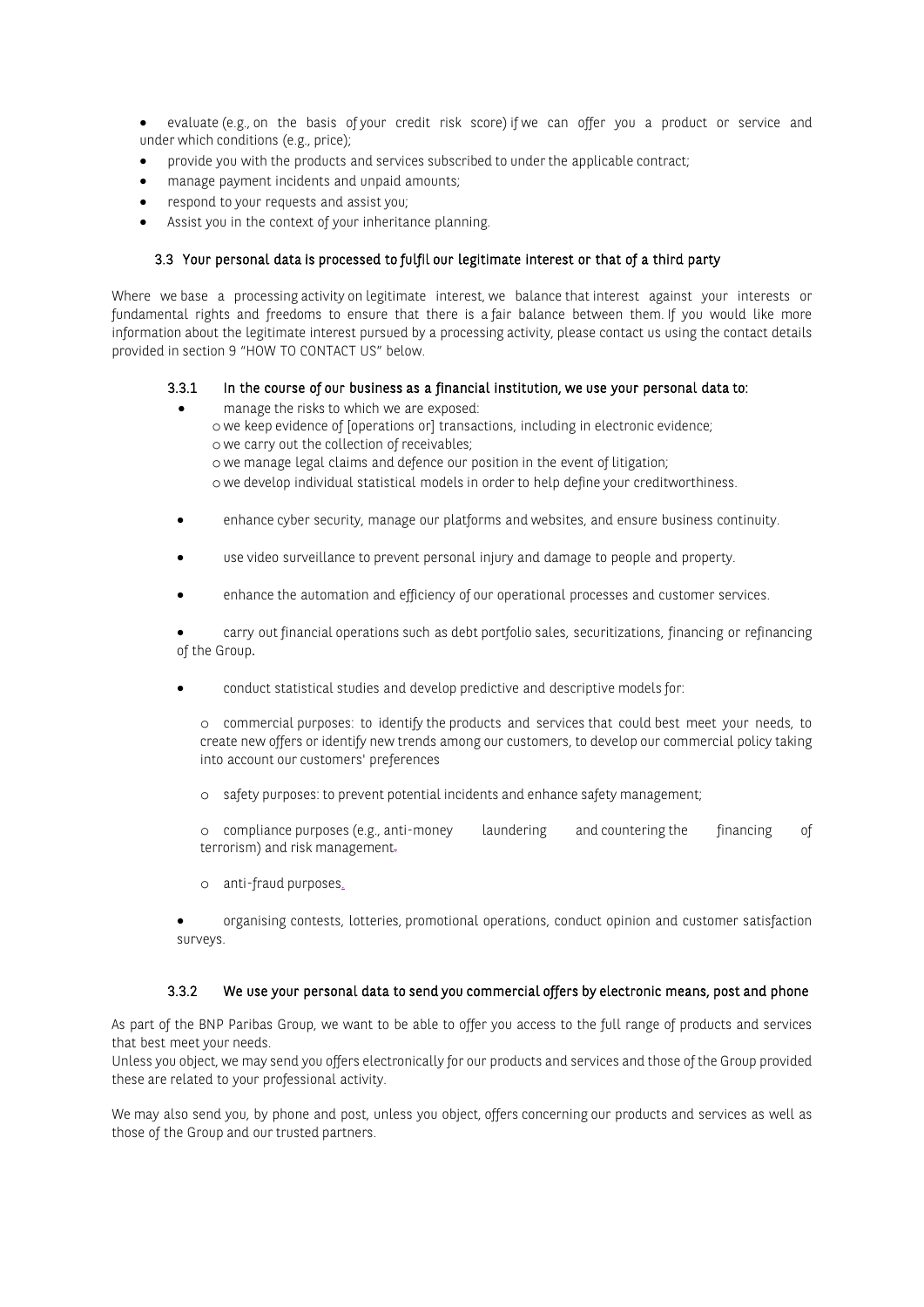## 3.3.3 We analyse your personal data to perform standard profiling to personalize our products and offers

To enhance your experience and satisfaction, we need to determine to which customer group you belong. For this purpose, we build a standard profile from relevant data that we select from the following information:

- what you have directly communicated to us during our interactions with you or when you subscribe to a product or service;

- resulting from your use of our products or services;

- from your use of our various channels: websites and applications (e.g., if you are digitally aware, if you prefer a customer journey to subscribe to a product, or service with more autonomy (selfcare));

Unless you object, we will perform this customization based on standard profiling. If you consent, we may go further to better meet your specific needs by offering you products and services tailored to you.

## 3.4 Your personal data are processed if you have given your consent

For some processing of personal data, we will give you specific information and ask for your consent. Of course, you can withhold your consent or, if given, withdraw your consent at any time.

In particular, we ask for your consent for:

- tailor-made customization of our offers and products or services based on more sophisticated profiling to anticipate your needs and behaviours;
- any electronic offer for products and services not related to your professional activity;
- use of your navigation data (cookies) for commercial purposes or to enhance the knowledge of your profile.

You may be asked for further consent to process your personal data where necessary.

## 4. WHAT TYPES OF PERSONAL DATA DO WE COLLECT?

We collect and use your personal data meaning any information that identifies or, together with other information, can be used to identify you.

Depending, among others, on the types of product or service we provide to you and the interactions we have with you, we collect various types of personal data about you, including:

- **E** identification information (e.g. full name, identity (e.g. copy passport, driving licence), nationality, place and date of birth, gender, photograph);
- **Contact information** private or professional (e.g. postal and e-mail address, phone number etc.);
- **family situation;**
- economic, financial and tax information (e.g. tax ID, tax status, income and others revenues, financial data);
- **E** banking and financial information (e.g. bank account details, products and services owned and used, credit card number, credit history, any defaults in making payments);
- **transaction data** (including full beneficiary names, address and transaction details including communications on bank transfers of the underlying transaction);
- data relating to your habits and preferences (data which relates to your use of our products and services);
- data from vour interactions with us: our branches (contact reports), our internet websites, our apps, our social media pages (connection and tracking data such as cookies, connection to online services, IP address), meetings, calls, chats, emails, interviews, phone conversations;
- video protection (including CCTV) and geolocation;
- **EXECT information about your device** (including MAC address, technical specifications and uniquely identifying data); and
- **EXECTE 10 Independent Login Login Exerc** to BNP Paribas' website and apps.

We may collect sensitive data such as health data data relating to criminal offences, subject to compliance with the strict conditions set out in data protection regulations.

Please note that you are not required to provide any of the personal data that we request. However, your failure to do so may result in us being unable to open or maintain your account or to provide you with services.

# 5. WHO DO WE COLLECT PERSONAL DATA FROM?

We collect personal data directly from you; however, we may also collect personal data from other sources.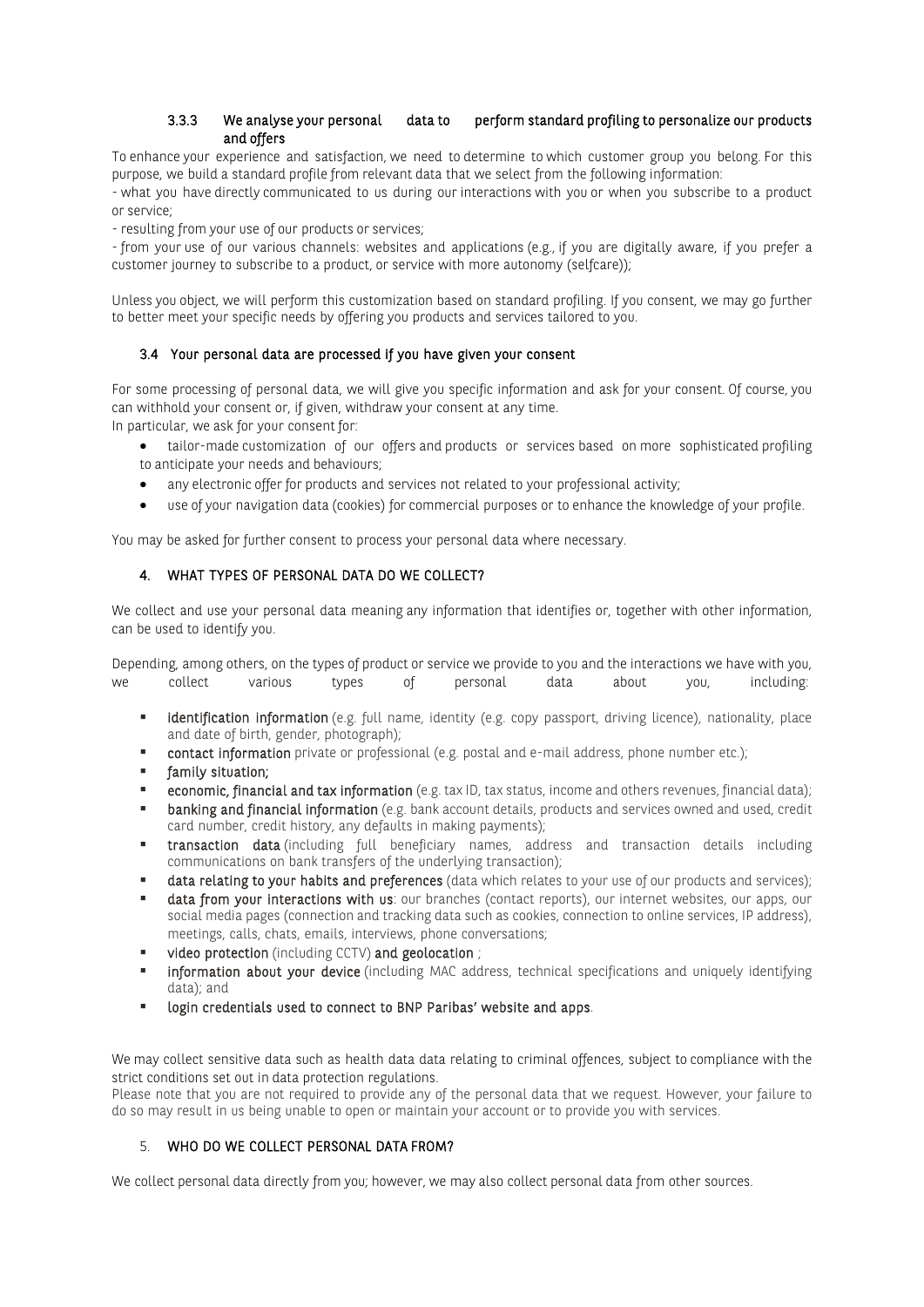We sometimes collect data from public sources:

- publications/databases made available by official authorities or third parties (e.g., the, the Trade and Companies Register, databases managed by the supervisory authorities of the financial sector);
- websites/social media pages of legal entities or business clients containing information that you have disclosed (e.g., your own website);
- public information such as that published in the press.

We also collect personal data from third parties:

- from other BNP Paribas Group entities;
- from our customers:
- from our business partners or business introducers;
- from third parties such as credit reference agencies and fraud prevention agencies;
- from data brokers who are responsible for ensuring that they collect relevant information in a lawful manner.

## 6. WHO DO WE SHARE YOUR PERSONAL DATA WITH AND WHY?

#### a.With BNP Paribas Group's entities

As a member of the BNP Paribas Group, we work closely with the Group's other companies worldwide. Your personal data may therefore be shared between Group entities, where necessary, to:

- comply with our various legal and regulatory obligations described above;
- fulfil our legitimate interests which are:
	- o conduct statistical studies and develop predictive and descriptive models for business, security, compliance, risk management and anti-fraud purposes;
	- o enhance the reliability of certain data about you held by other Group entities

offer you access to all of the Group's products and services that best meet your needs and wishes. This may include, for example, personal data being accessed and/or stored in: jurisdictions where investments are held; jurisdictions in which and through which transactions are effected; and jurisdictions from which you regularly receive or transmit information about your investments or your business with BNP Paribas;

o customize the content and prices of products and services;

#### b.With recipients outside the BNP Paribas Group and processors

In order to fulfil some of the purposes described in this Data Protection Notice, we may, where necessary, share your personal data with:

• processors which perform services on our behalf (e.g., IT services, logistics, printing services, telecommunication, debt collection, advisory and distribution and marketing).

• banking and commercial partners, business introducers, independent agents, intermediaries or brokers, financial institutions, counterparties, trade repositories with which we have a relationship if such transmission is required to allow us to provide you with the services and products or execute our contractual obligations or transactions (e.g., banks, correspondent banks, paying agents, exchange platforms, insurance companies, payment system operators, issuers or payment card intermediaries, mutual guarantee companies or financial guarantee institutions);

• local or foreign financial, tax, administrative, criminal or judicial authorities, arbitrators or mediators, public authorities or institutions (e.g., the *Banque de France*, *Caisse des dépôts et des Consignations*), to which we, or any member of the Group, are required to disclose pursuant to:

- o their request;
- o our defence, action or proceeding;
- o complying with a regulation or a recommendation issued from a
- competent authority applying to us or any member of the BNP Paribas Group;

• service providers or third party payment providers (information on your bank accounts), for the purposes of providing a payment initiation;

• certain regulated professions such as lawyers, notaries, or auditors when needed under specific circumstances (litigation, audit, etc.) as well as to our insurers or to an actual or proposed purchaser of the companies or businesses of the Group].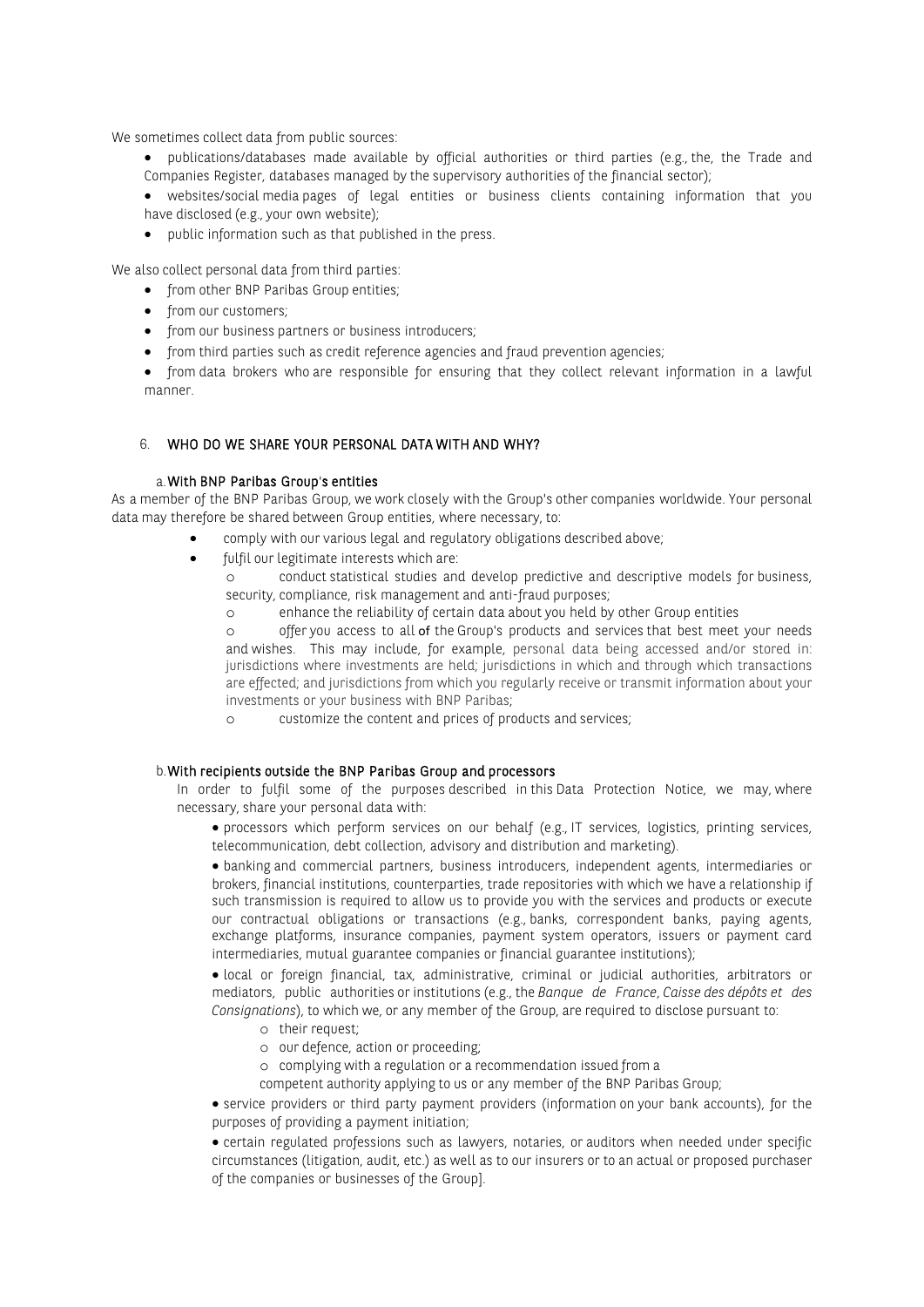## 7. INTERNATIONAL TRANSFERS OF PERSONAL DATA

In case of international transfers originating from: (i) the European Economic Area ("EEA") to a non-EEA country, the transfer of your personal data may take place where the European Commission has recognised a non-EEA country as providing an adequate level of data protection;

For transfers: (i) originating from the EEA to non-EEA countries where the level of protection has not been recognized as adequate by the European Commission; or implement one of the following safeguards to ensure the protection of your personal data:

- Standard contractual clauses approved by the European Commission or,
- Binding corporate rules.

# 8. HOW LONG DO WE KEEP YOUR PERSONAL DATA?

We retain your personal data for the period necessary to comply with applicable laws and regulations, or for a period defined by our operational constraints, such as keeping our accounts, effective management of the client relationship, as well as to assert rights in court or to respond to requests from regulatory bodies.

## 9. HOW TO CONTACT US

If you have any questions relating to our use of your personal data under this Data Protection Notice, please contact our Data Protection Office [*romania.ls.dpo@bnparibas.com*.]

## 10. HOW TO FOLLOW THE EVOLUTION OF THIS DATA PROTECTION NOTICE

In a world where technologies are constantly evolving, we regularly review this Data Protection Notice and update it as required.

We invite you to review the latest version of this document online, and we will inform you of any significant amendments through our website or through our standard communication channels.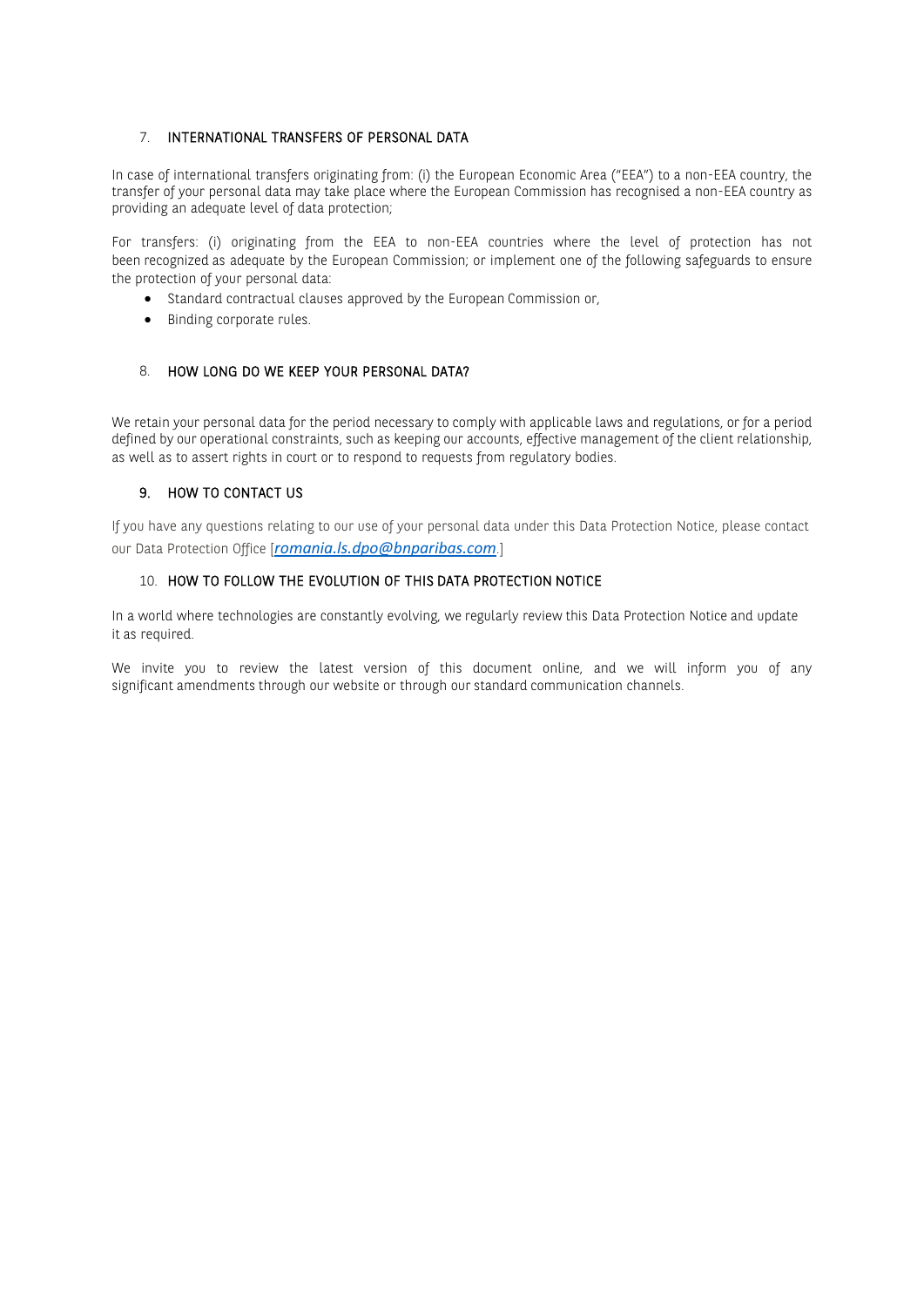#### Appendix 1

#### Processing of personal data to combat money laundering and the financing of terrorism

We are part of the BNP Paribas banking Group ("Group") that must adopt and maintain programmes in respect of: (i) anti-money laundering and countering the financing of terrorism (AML/CFT); (ii) anti-corruption; and (iii) international Sanctions (i.e., any economic or trade sanctions, including associated laws, regulations, restrictive measures, embargoes, and asset freezing measures that are enacted, administered, imposed, or enforced by the French Republic, the European Union, the U.S. Department of the Treasury's Office of Foreign Assets Control, and any competent authority in territories where BNP Paribas Group is established) ((i) to (iii) together the "Programmes"). The Programmes, which extend to all Group entities are managed, in part, centrally.

In this context, we act as joint controllers together with BNP Paribas SA, the parent company of the BNP Paribas Group (the terms "we" and "our" when used in this appendix therefore also cover BNP Paribas SA).

To comply with our legal obligations relating to the Programmes, we carry out the processing operations listed below:

- A Know Your Customer (KYC) programme reasonably designed to identify, verify and update the identity of our customers, including where applicable, their respective beneficial owners and proxy holders;
- Enhanced due diligence for high-risk clients, Politically Exposed Persons or "PEPs" (PEPs are persons defined by the regulations who, due to their function or position (political, jurisdictional or administrative), are more exposed to these risks), and for situations of increased risk;
- Written policies, procedures and controls reasonably designed to ensure that we do not establish or maintain relationships with shell banks;
- A policy, based on the internal assessment of risks and of the economic situation, to generally not process or otherwise engage, regardless of the currency, in activity or business:
	- o for, on behalf of, or for the benefit of any individual, entity or organisation subject to Sanctions by the French Republic, the European Union, the United States, the United Nations, or, in certain cases, other local sanctions in territories where the Group operates;
	- o involving directly or indirectly sanctioned territories, including Crimea/Sevastopol, Cuba, Iran, North Korea, or Syria;
	- o involving financial institutions or territories which could be connected to or controlled by terrorist organisations, recognised as such by the relevant authorities in France, the European Union, the U.S. or the United Nations.
- Customer database screening and transaction filtering reasonably designed to ensure compliance with applicable laws;
- Systems and processes designed to detect and report suspicious activity to the relevant regulatory authorities;
- A compliance programme reasonably designed to prevent and detect bribery, corruption and unlawful influence pursuant to the French "*Sapin II*" Law, the U.S FCPA, and the UK Bribery Act.

In this context, we make use of:

- o services provided by external providers that maintain updated lists of PEPs such as Dow Jones Factiva (provided by Dow Jones & Company, Inc.) and the World-Check service (provided by REFINITIV, REFINITIV US LLC and London Bank of Exchanges);
- o public information available in the press on facts related to money laundering, the financing of terrorism or corruption;
- o knowledge of a risky behaviour or situation (existence of a suspicious transaction report or equivalent) that can be identified at the Group level.

[We may have to deal with special categories of data or criminal data since the objective is to combat money laundering and the financing of terrorism.]

We carry out these checks when you enter into a relationship with us, but also throughout the relationship we have with you, both on yourself and on the transactions you carry out. At the end of the relationship and if you have been the subject of an alert, this information will be stored in order to identify you and to adapt our controls if you enter into a new relationship with a Group entity, or in the context of a transaction to which you are a party.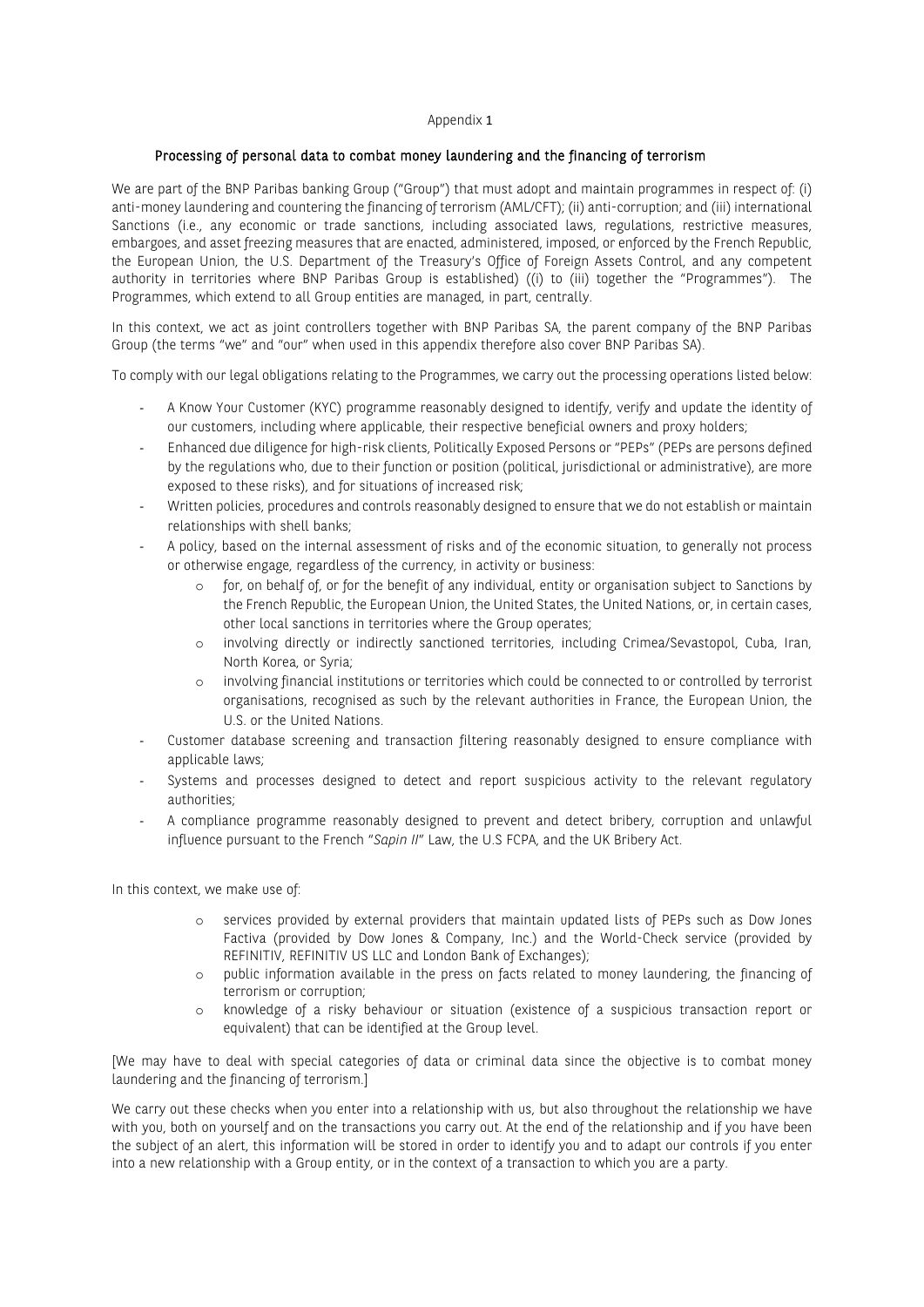In order to comply with our legal obligations, we exchange information collected for AML/CFT, anti-corruption or international Sanctions purposes between Group entities. When your data is exchanged with countries outside: (i) the European Economic Area that do not provide an adequate level of protection, the transfers are governed by the European Commission's standard contractual clauses; and (ii) the UK that do not provide an adequate level of protection, the transfers are governed by standard contractual clauses approved by the UK government. When additional data are collected and exchanged in order to comply with the regulations of non-EU countries or the UK, this processing is necessary for our legitimate interest, which is to enable the Group and its entities to comply with their legal obligations and to avoid local penalties.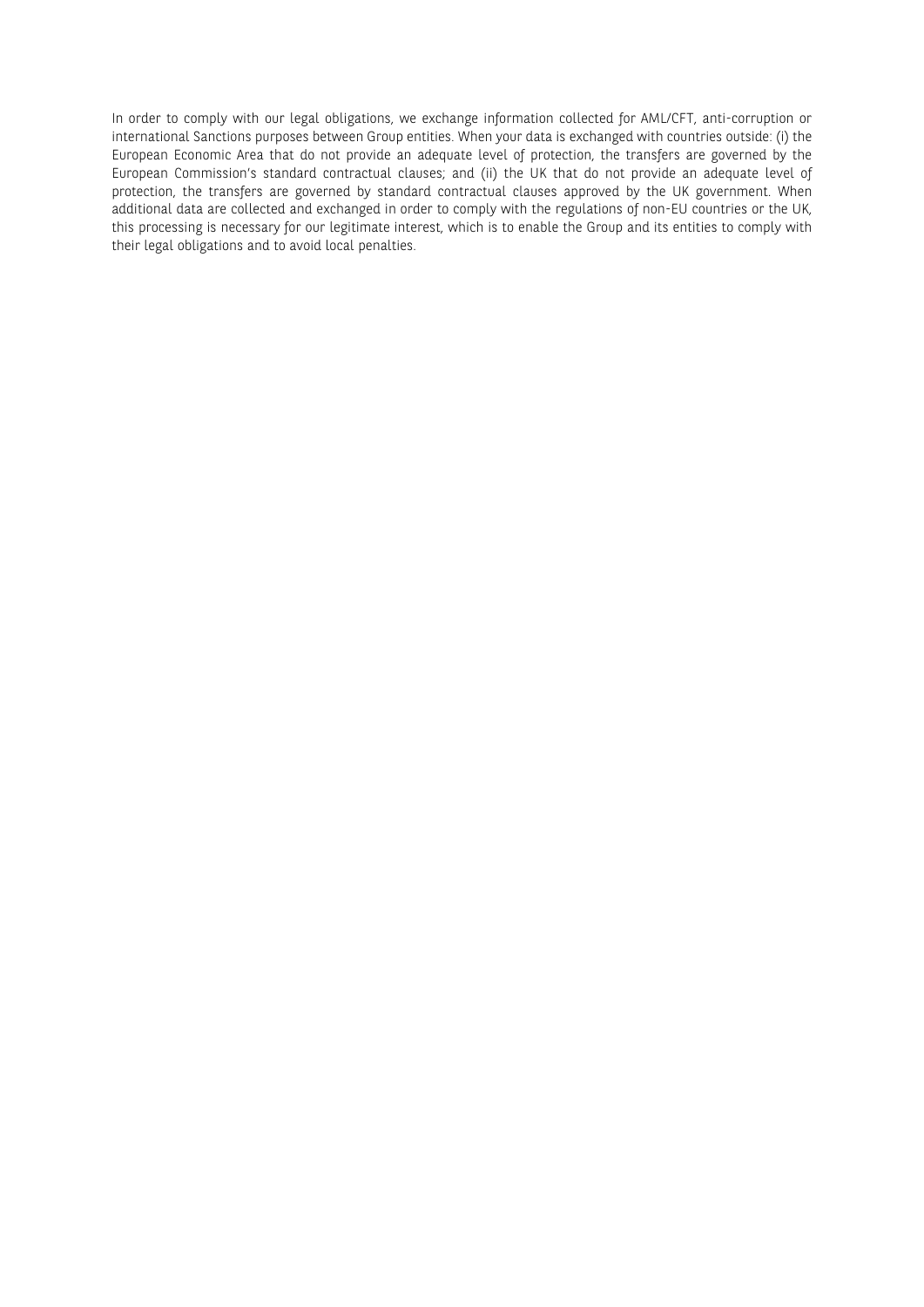#### Appendix 2 Automated decisions

Some of our personal data processing is fully automated and leads to a decision about you without human intervention.

In this annex, you will find an explanation of the processing operations that involve an automated decision about you.

• Automatic decision to grant financing products and automatic determination of the financing conditions – financing products to professionals and companies

In order to make this decision in an automated way, we base ourselves:

- on the data entered during the financing application (purpose of the financing product, amount, duration, identification information, etc.);
- on the data available to us in the context of our existing relationship and in particular, the data relating to the management of your financing agreements as well as the guarantees granted;
- on publicly available information as well as information that credit institutions are required to consult.

We make sure that the data we use is as up to date as possible.

The decision models on which the decision is based, combine your creditworthiness and your ability to repay, as well as your risk profile as determined by us (e.g. based on statistical models).

We adapt the models to the customer's profile and review them regularly.

The automated decision system will generate one of the below responses:

- Either your application is processed automatically and immediately. You will then receive an answer to your request (whether positive or negative). If positive, you will receive an offer from us, which you can accept by signing the financing contract.
- Alternatively, your application cannot be processed automatically (for example, if it exceeds the limits of what is allowed for an online application).

In any event, you have the right to challenge the decision, express your views and/or request the intervention of a competent person to review the decision.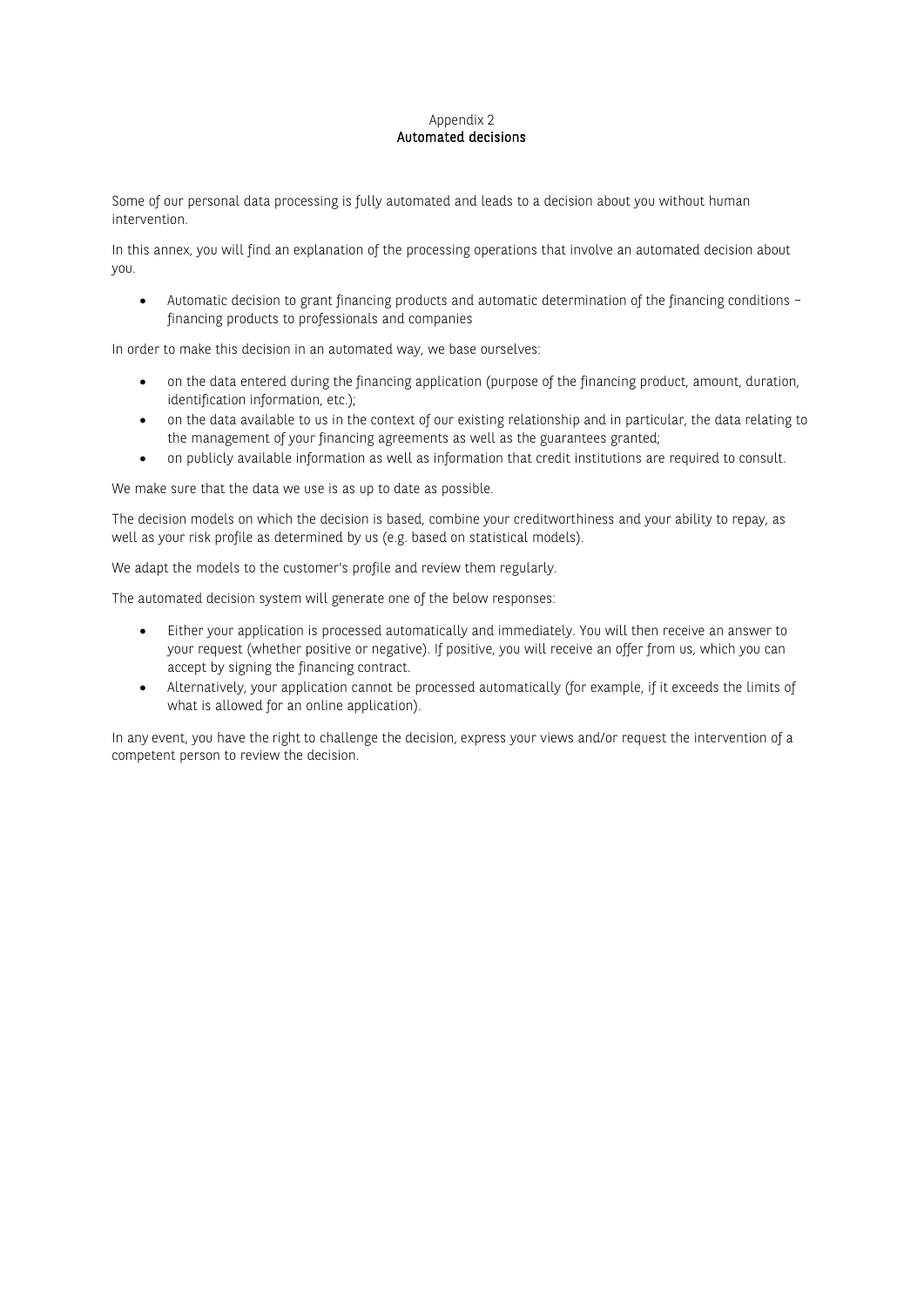#### Appendix 3 Country specific appendix - Romania

#### A. Relevant data protection authority in Romania

1. As regards Article 2.1 of the Data Protection Notice, please note that, if your right to access your personal data is limited applicable law and/or regulation, as provided therein, you must exercise your right of access with the National Supervisory Authority for Personal Data Processing (having its headquarters in 28-30 G-ral Gheorghe Magheru Bld., District 1, post code 010336, Bucharest, Romania, telephone 40.318.059.211, [https://www.dataprotection.ro/\)](https://www.dataprotection.ro/), which may request the data from us.

2. As regards Article 2.10 of the Data Protection Notice, please note that you may lodge a complaint with the relevant supervisory authority, the National Supervisory Authority for Personal Data Processing, 28-30 G-ral Gheorghe Magheru Bld., District 1, post code 010336, Bucharest, Romania, telephone 40.318.059.211. Further details are found at https://www.dataprotection.ro/.

#### B. Processing genetic data, biometric data or health-related data

In accordance with Law no. 190/2018 on measures for the application of Regulation (EU) 2016/679 of the European Parliament and Council of 27 April 2016 on the protection of natural persons with regard to the processing of personal data and on the free movement of such data, and repealing Directive 95/46/EC (the "Romanian Data Protection Law"), we shall only process genetic, biometric or health-related data, for the purpose of automated decision-making or profiling, if have obtained your explicit consent or if the processing is carried out in accordance with express legal provisions, by implementing appropriate measures for protecting your rights, freedoms and legitimate interests.

#### C. Processing of a national identification number

For the purposes of this Annex, a national identification number means the number which identifies a physical person in certain registration systems and which has general applicability, such as the personal identification number, the series and number of the identity document, the passport number, the driving licence number, the social health insurance number.

In accordance with the Romanian Data Protection Law, we shall only process your national identification number, including by collecting or disclosing documents containing it, in the situations provided by Art. 6 (*Lawfulness of processing*) paragraph (1) of the General Data Protection Regulation.

We shall process a national identification number, including by collecting or disclosing documents containing it, for the purposes provided by Art. 6 paragraph (1), item f) of the General Data Protection Regulation, namely achieving the legitimate interests followed by us or by a third party, provided that we institute the following safeguards:

a) applying adequate technical and organizational measures to observe, in particular, the principle of data minimization, as well as ensuring the security and confidentiality of personal data processing, as provided by Art. 32 of the General Data Protection Regulation;

b) appointing a data protection representative;

c) setting out storage limitation periods, according to the nature of the data and the processing purpose, as well as specific periods when personal data need to be deleted or revised for deletion purposes;

d) periodical training regarding the obligations of the persons processing personal data, under our direct authority or under the authority of the processor.

#### D. Processing for commercial purposes

As regards Article 3.3.2 of the Data Protection Notice, please note that we may send you offers electronically (i.e. by phone or post), for our products and services and those of the Group, provided that we obtain your e-mail adress directly in the context of a prior sale operation for one of our products or services. Thus, we may use that e-mail address with the purpose of sending you offers for similar products or services we provide, unless you object. You may object to such commercial offers at any given moment, in accordance with Law 506/2004 on the processing of personal data and the protection of privacy in the electronic communications sector.

#### E. Processing by video-surveillance means